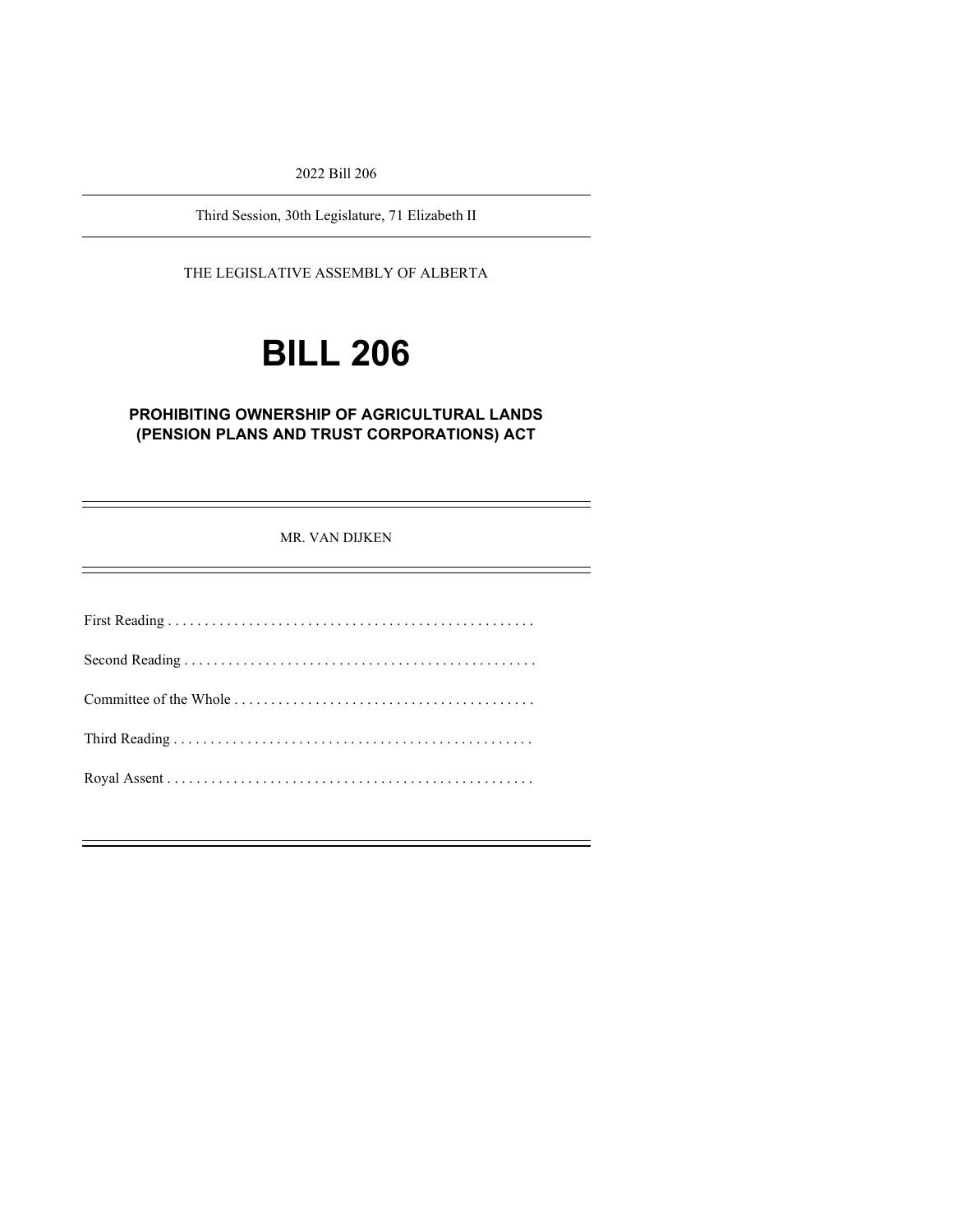*Bill 206 Mr. van Dijken*

# **BILL 206**

# 2022

# **PROHIBITING OWNERSHIP OF AGRICULTURAL LANDS (PENSION PLANS AND TRUST CORPORATIONS) ACT**

*(Assented to , 2022)*

HER MAJESTY, by and with the advice and consent of the Legislative Assembly of Alberta, enacts as follows:

# **Amends RSA 2000 cA-9**

**1(1) The** *Agricultural and Recreational Land Ownership Act* **is amended by this section.**

**(2) Section 1 is renumbered as section 1(1).**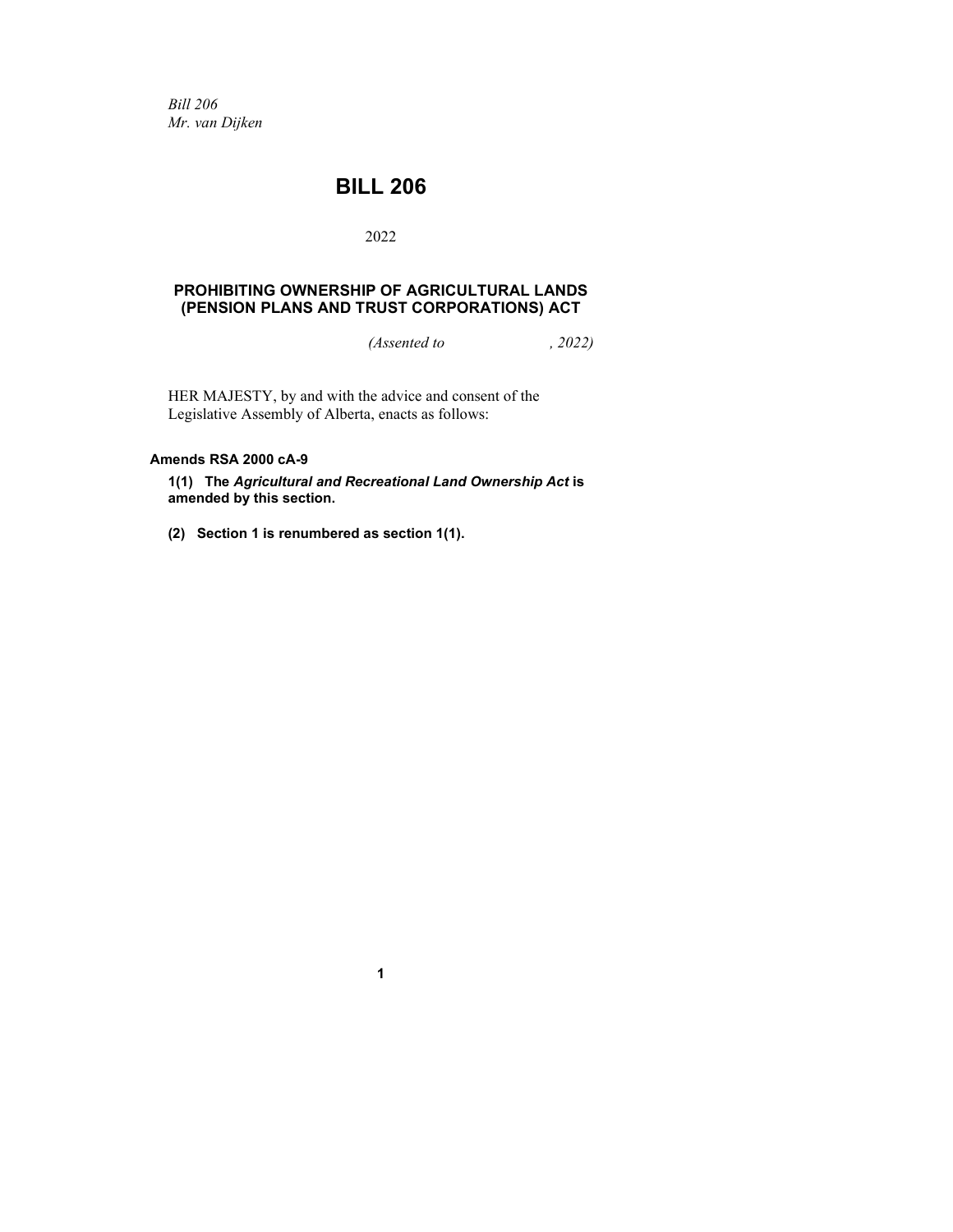**Explanatory Notes**

# **Agricultural and Recreational Land Ownership Act**

- **1(1)** Amends chapter A-9 of the Revised Statutes of Alberta, 2000.
- **(2)** Section 1 presently reads:
	- *1 In this Act,*
		- *(a) "controlled land" means land in Alberta but does not include*
			- *(i) land of the Crown in right of Alberta,*
			- *(ii) land within the boundaries of a city, town, village or summer village, and*
			- *(iii) mines and minerals;*
		- *(b) "parcel" means an area of land the boundaries of which are*
			- *(i) shown on a plan registered or filed in a land titles office, or*
			- *(ii) described in the certificate of title to the land, and that has not been divided into smaller areas by an instrument or plan registered or filed in a land titles office, other than a registered road plan or right of way plan, or by a natural boundary shown on a plan registered in a land titles office.*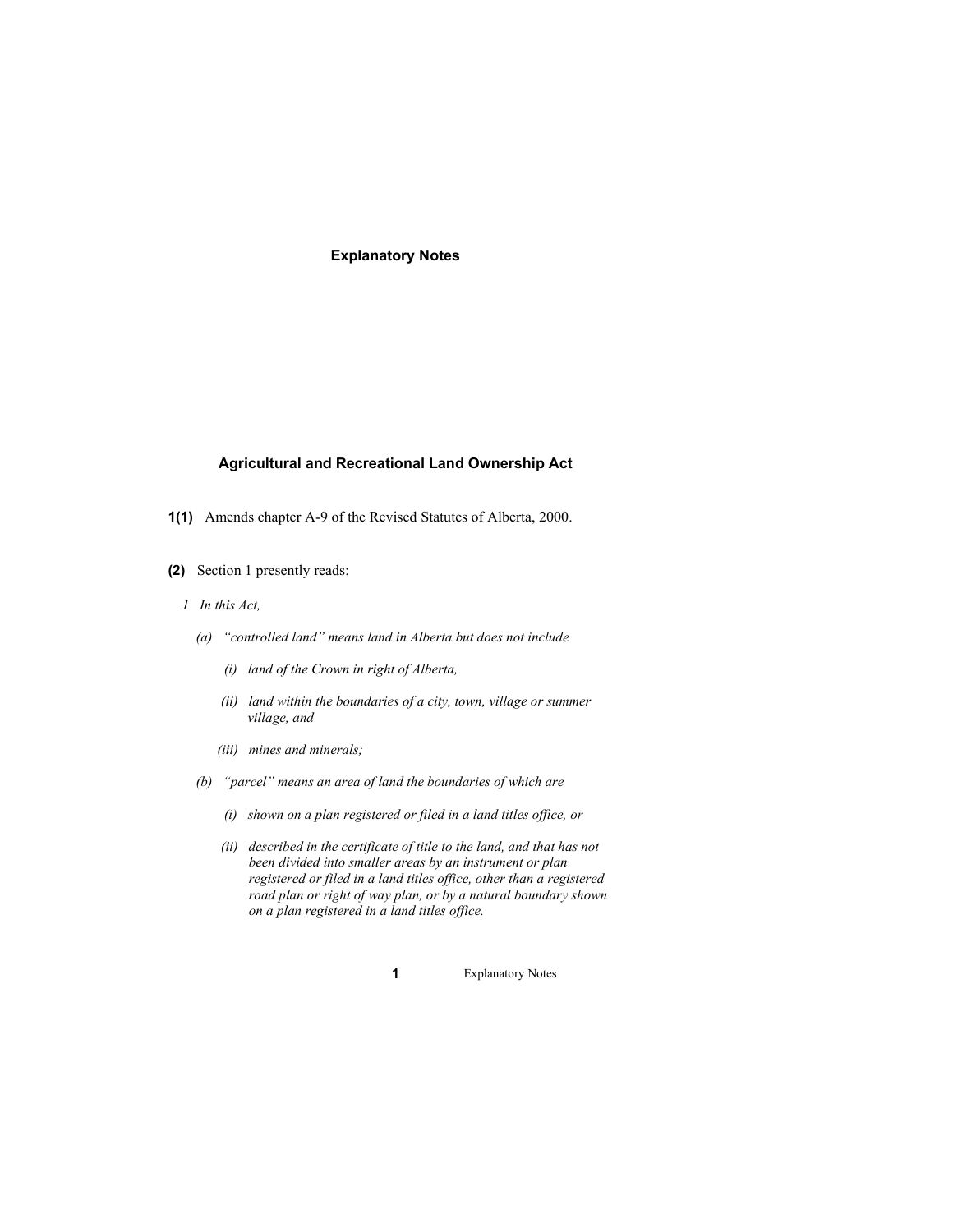#### **(3) Section 1 is amended as follows:**

- **(a) in subsection (1) by**
	- **(i) renumbering clause (a) as clause (a.04),**
	- **(ii) adding the following immediately before clause (a.04):**
		- (a.01) "agricultural controlled land" means controlled land that is agricultural land;
		- (a.02) "agricultural land" has the same meaning as in the *Agricultural Operation Practices Act*;
		- (a.03) "Canada Pension Plan" means the plan established under the *Canada Pension Plan* (Canada);

#### **(iii) adding the following immediately after clause (b):**

- (c) "pension plan" means each of the following plans and includes a person acting on behalf of that plan:
	- (i) a plan to which the *Employment Pension Plans Act* applies in whole or part, including each of the following:
		- (A) Local Authorities Pension Plan;
		- (B) Management Employees Pension Plan;
		- (C) Public Service Management (Closed Membership) Pension Plan;
		- (D) Public Service Pension Plan;
		- (E) Special Forces Pension Plan;
		- (F) Teachers' Pension Plans;
		- (G) Universities Academic Pension Plan;
	- (ii) Canada Pension Plan;
- (iii) any other plan that provides similar benefits to its members as a plan referred to in subclause (i) or (ii);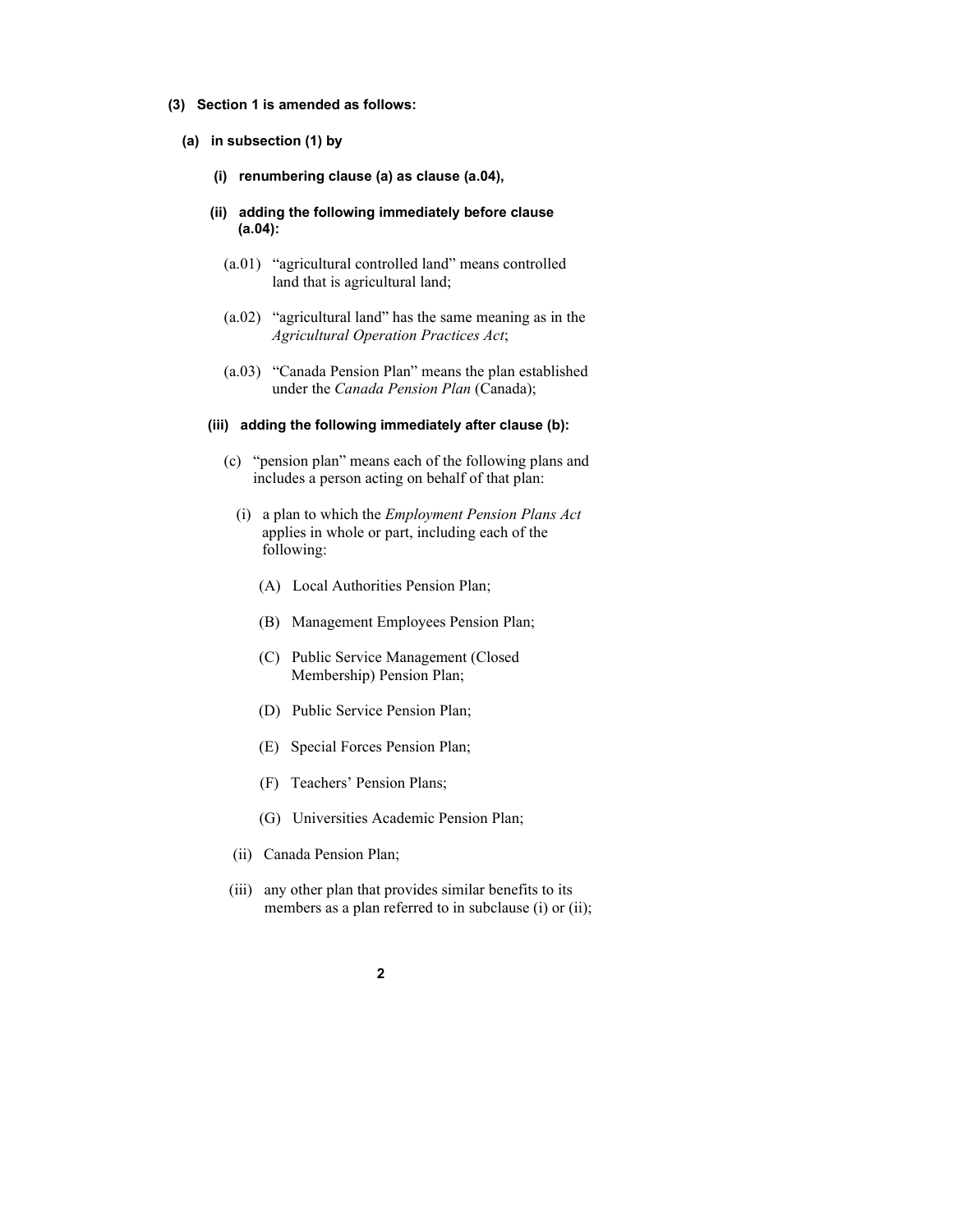**(3)** Add definitions.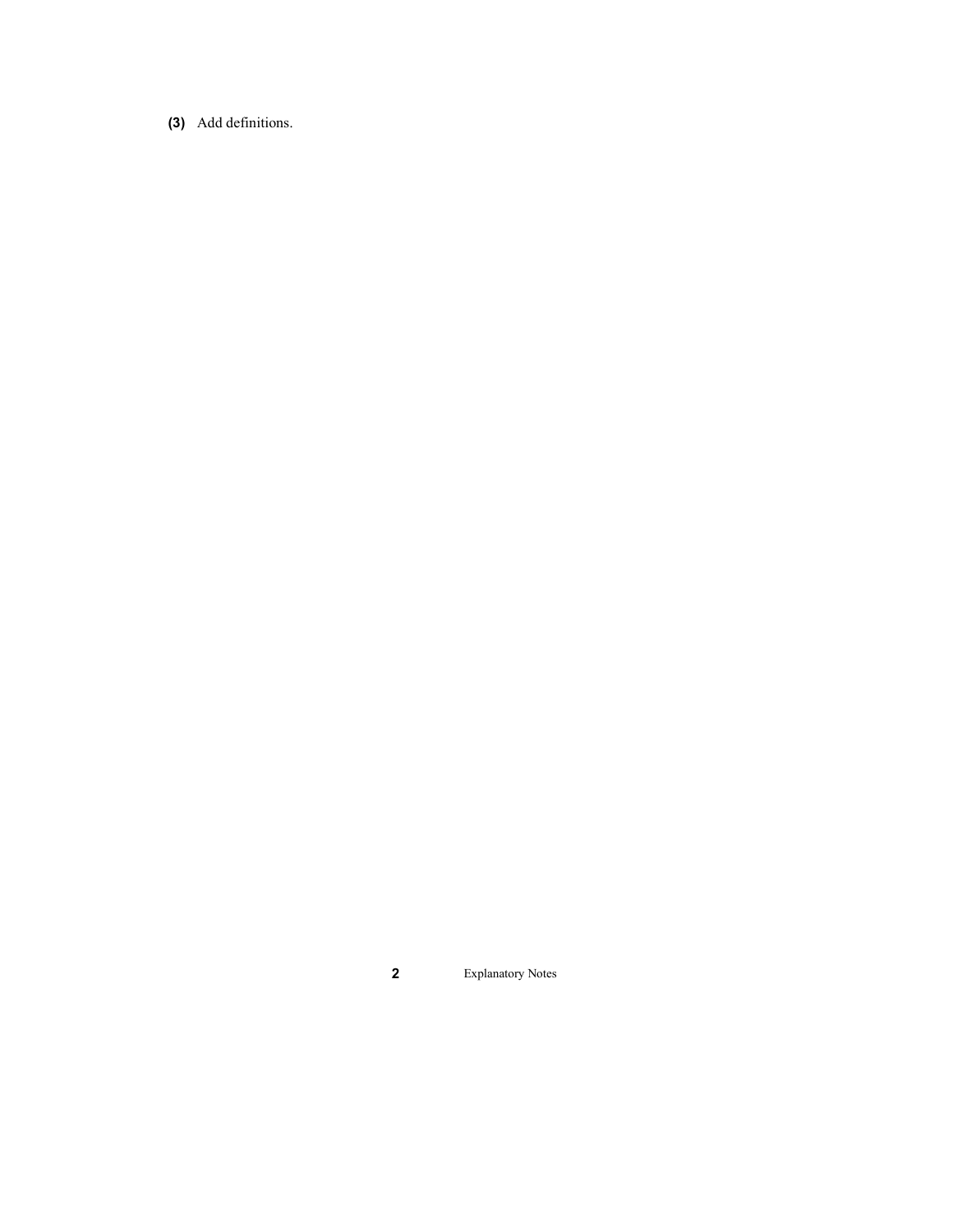(d) "trust corporation" has the same meaning as in the *Loan and Trust Corporations Act*.

# **(b) by adding the following immediately after subsection (1):**

**(2)** Unless a contrary intention appears, a word or expression used in this Act that is used in the *Land Titles Act* has the same meaning as in that Act.

# **(4) The following is added immediately after section 1:**

# **Ownership prohibited**

**1.1(1)** A pension plan or trust corporation may not take, acquire or otherwise obtain or hold an interest in agricultural controlled land.

- **(2)** For greater certainty
	- (a) the Registrar may not register in the register an interest in agricultural controlled land in the name of a pension plan or trust corporation,
	- (b) an instrument is invalid to the extent that it purports to vest an interest in agricultural controlled land in a pension plan or trust corporation, and
	- (c) nothing in this section is to be read as prohibiting a pension plan or trust corporation from holding, transferring or otherwise disposing of an interest in agricultural controlled land that it held immediately before the coming into force of this section.

# **Amends RSA 2000 cL-20**

# **2(1) The** *Loan and Trust Corporations Act* **is amended by this section.**

# **(2) Section 203 is amended in subsection (1) by striking out**

"Subject to subsection (3)" **and substituting** "Subject to subsection (3) and section 1.1 of the *Agricultural and Recreational Land Ownership Act*"**.**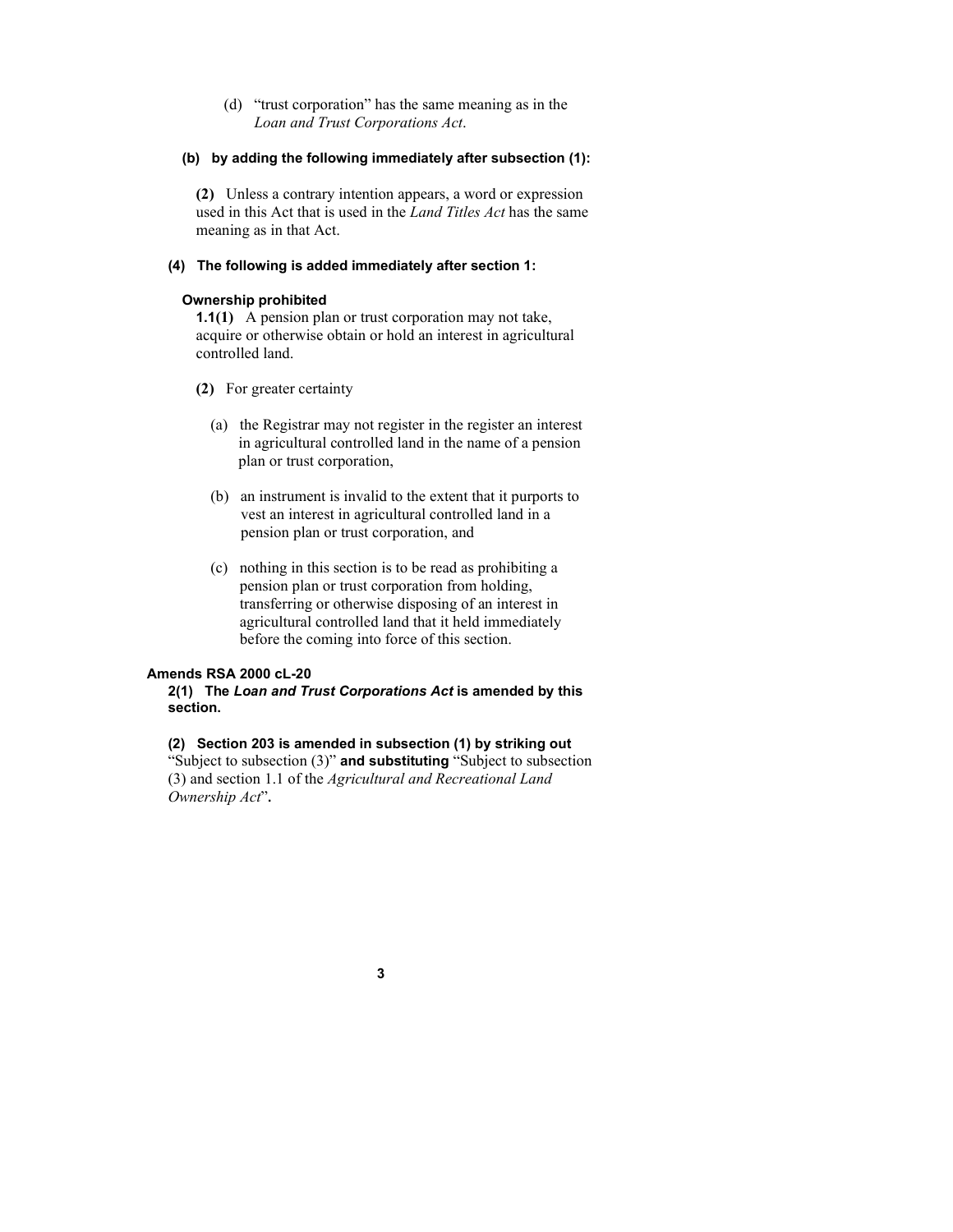**(4)** Ownership prohibited.

# **Loan and Trust Corporations Act**

- **2(1)** Amends chapter L-20 of the Revised Statutes of Alberta, 2000.
- **(2)** Section 203(1) presently reads:
	- *203(1) Subject to subsection (3), a provincial corporation may*
		- *(a) acquire improved real estate in Canada for the purpose of producing income, and*
		- *(b) acquire improved real estate in Canada that is or is to be occupied by the corporation for its own use.*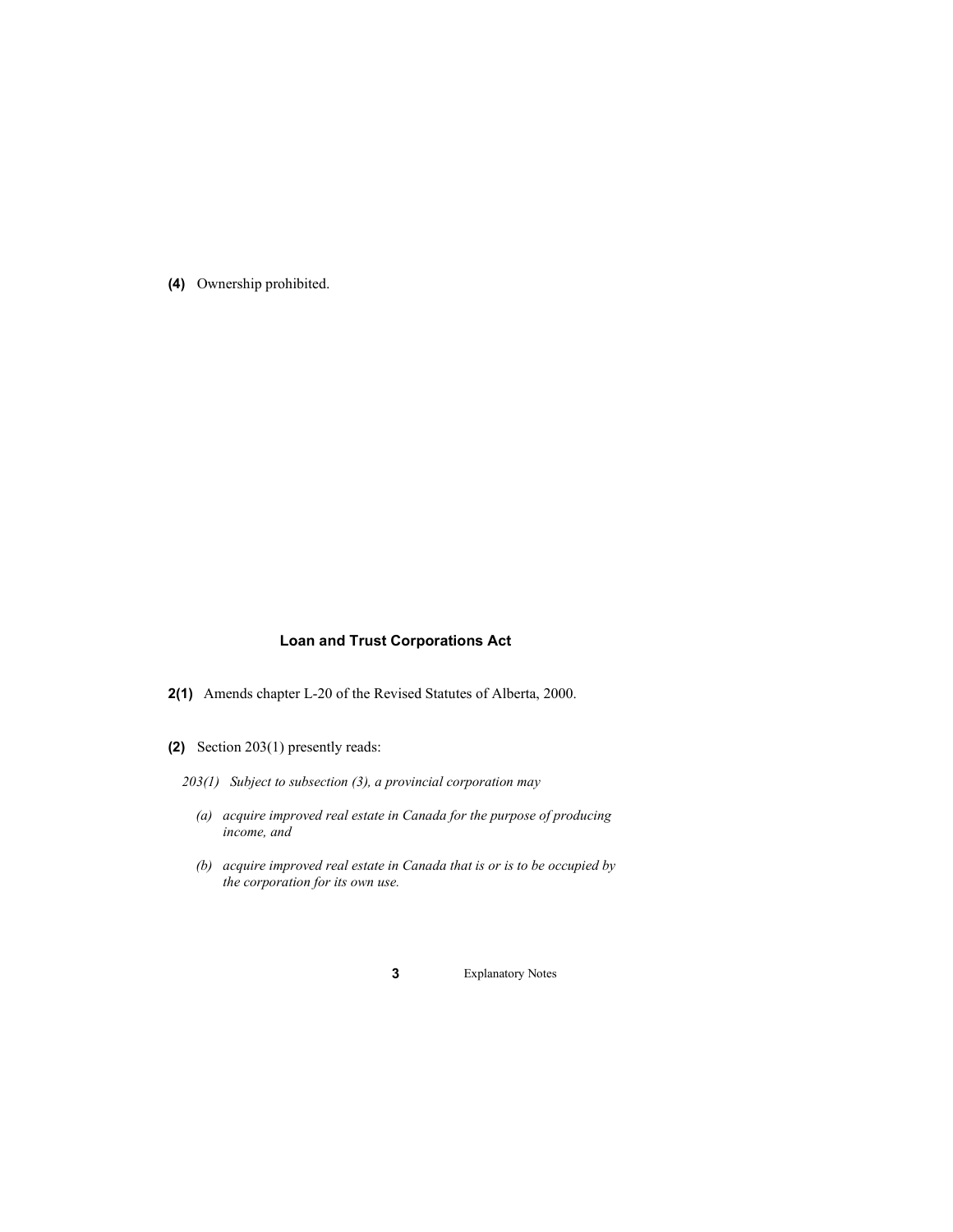**Coming into force**

**This Act comes into force on proclamation.**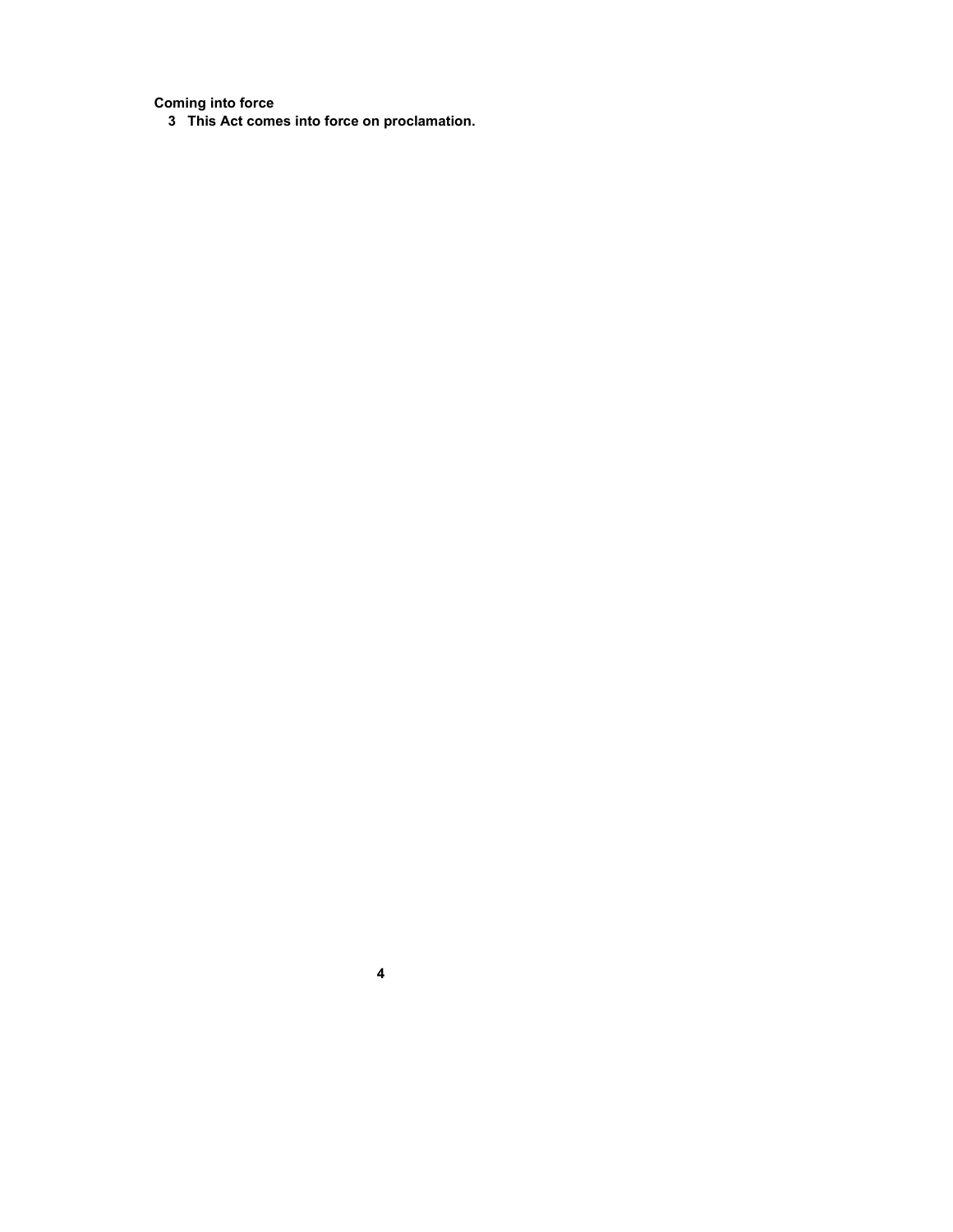Coming into force.